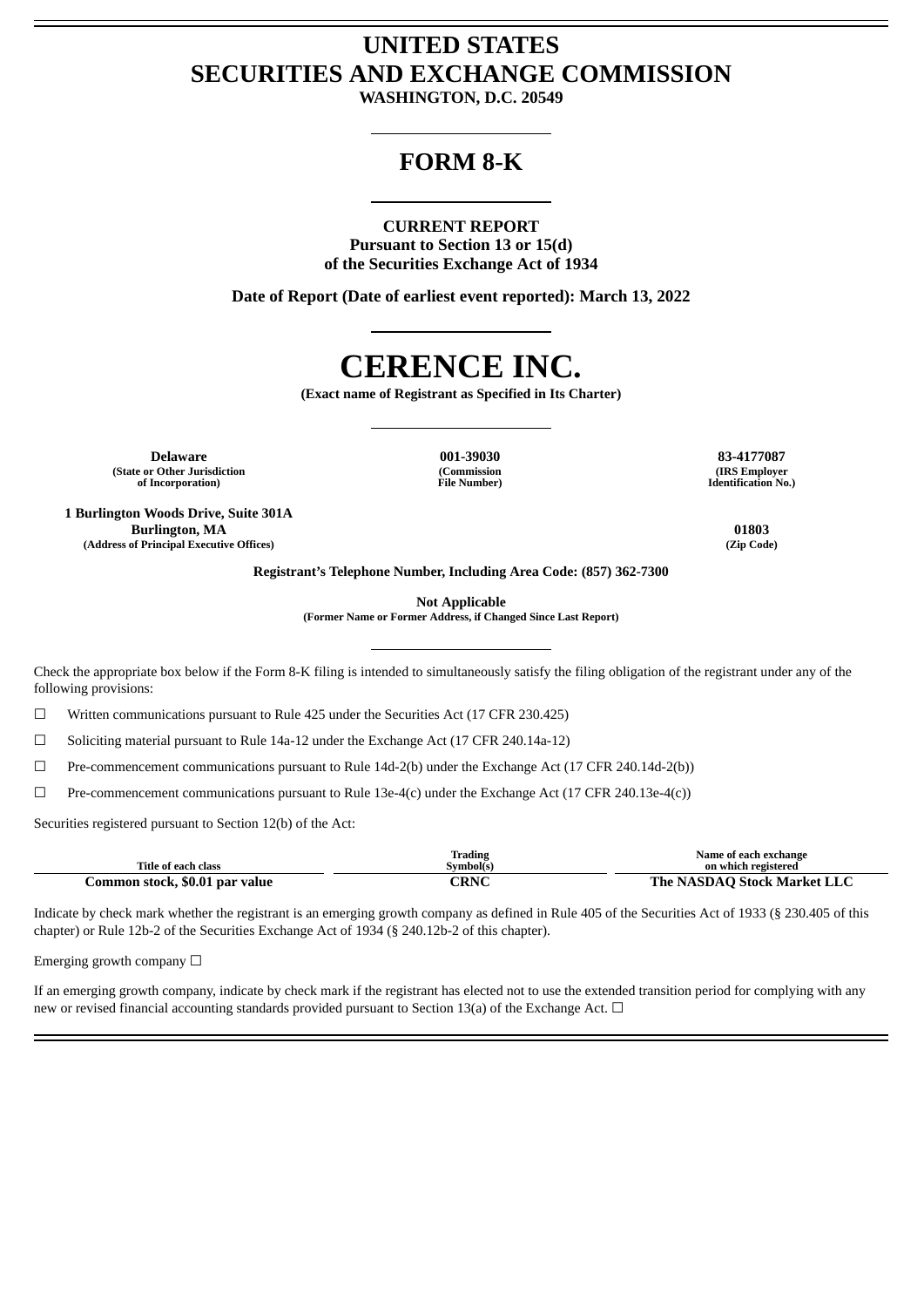#### Item 5.02 Departure of Directors or Certain Officers; Election of Directors; Appointment of Certain Officers; Compensation **Arrangements of Certain Officers.**

On March 13, 2022, the Board of Directors of Cerence Inc. (the "Company") appointed Marc Montagner as Executive Vice President and Chief Financial Officer of the Company, effective April 4, 2022. Mr. Montagner will succeed Mark Gallenberger who retired from the Company effective March 11, 2022.

Mr. Montagner, age 60, previously served as Chief Financial Officer of Endurance International Group Holdings, Inc. from September 2015 until its acquisition in 2021. He was previously Chief Financial Officer at LightSquared, Inc. ("LightSquared") (now Ligado Networks), from January 2012 until August 2015. Previously, he had been Executive Vice President of Strategy, Development and Distribution at LightSquared from 2009 to 2010. Prior to joining LightSquared in 2009, Mr. Montagner was Managing Director and Co-Head of the Global Telecom, Media and Technology Merger and Acquisition Group at Banc of America Securities. From 2002 to 2006, he was Senior Vice President, Corporate Development and M&A with the Sprint Nextel Corporation. Prior to 2002, Mr. Montagner was a Managing Director in the Media and Telecom Group at Morgan Stanley. Mr. Montagner has served on the board of directors of Cogent Communications Holdings, Inc. since April 2010 and has served as its Lead Independent Director since February 2020. Since February 2022, Mr. Montagner has been a director of Intelsat, a satellite operator based in Virginia, and serves as the Chair of the Audit Committee.

Mr. Montagner will receive an annual base salary of \$450,000. In addition, Mr. Montagner will be eligible to participate in the Company's Short Term Incentive Plan with a target opportunity equal to 75% of his base salary. As an inducement to joining the Company, Mr. Montagner will receive an initial equity award with a target aggregate value of \$4.3 million. Such award will consist of 75% time-based restricted stock units and 25% performancebased restricted stock units. Two-thirds of the time-based restricted stock units will vest in equal installments on each of October 1, 2022, October 1, 2023, and October 1, 2024, and one-third of the time-based restricted stock units will vest on April 4, 2025, in each case subject to Mr. Montagner's continued service with the Company through the applicable vesting date and the terms and conditions set forth in the applicable equity incentive plan and award agreement. The performance-based restricted stock units will be earned based on the Company's performance upon the completion of each of fiscal year 2022, 2023 and 2024, with any earned restricted stock units vesting in full upon the completion of fiscal year 2024, subject to Mr. Montagner's continued service with the Company through such vesting date and the terms and conditions set forth in the applicable equity incentive plan and award agreement. Mr. Montagner also will be eligible for an annual long-term incentive award in November 2022 with a target value of \$2.75 million.

In connection with his appointment, Mr. Montagner will enter into a change of control and severance agreement with the Company (the "Severance Agreement") that provides for an initial three-year term and for automatic renewal of additional one-year terms unless either party provides timely notice of non-renewal. The Severance Agreement provides that in the event that Mr. Montagner's employment is terminated by the Company other than for "cause" (as defined in the Severance Agreement) and for a reason other than due to his death or "disability" (as defined in the Severance Agreement) outside of the one-year period following a "change of control" (as defined in the Severance Agreement), Mr. Montagner will be eligible to receive: (i) a payment equal to 100% of his annual base salary then in effect, payable in twelve equal installments; (ii) a lump sum payment equal to 100% of his target bonus and a pro-rated percentage of his target bonus for the fiscal year in which the termination occurs; (iii) vesting of the portion of his timebased equity awards that would have vested in the twelve months following the termination date; (iv) vesting of the earned portion of any performancebased equity awards for which the performance period is complete as of the termination date; and (v) up to twelve months of monthly COBRA premiums (at the coverage levels in effect for active employees of the Company). If Mr. Montagner's employment is terminated by the Company other than for cause and for a reason other than due to his death or disability or he resigns for "good reason" (as defined in the Severance Agreement) within one year following a change of control, he will instead be eligible to receive: (i) a lump sum payment equal to 150% of his annual base salary then in effect (or, if greater, as in effect immediately prior to the change of control); (ii) a lump sum payment equal to 150% of his target bonus for the year in which the termination occurs (or, if greater, as in effect immediately prior to the change of control) and a pro-rated percentage of his target bonus for the fiscal year in which the termination occurs (or, if greater, as in effect immediately prior to the change of control); (iii) accelerated vesting of 100% of his unvested time-based equity awards; (iv) accelerated vesting of any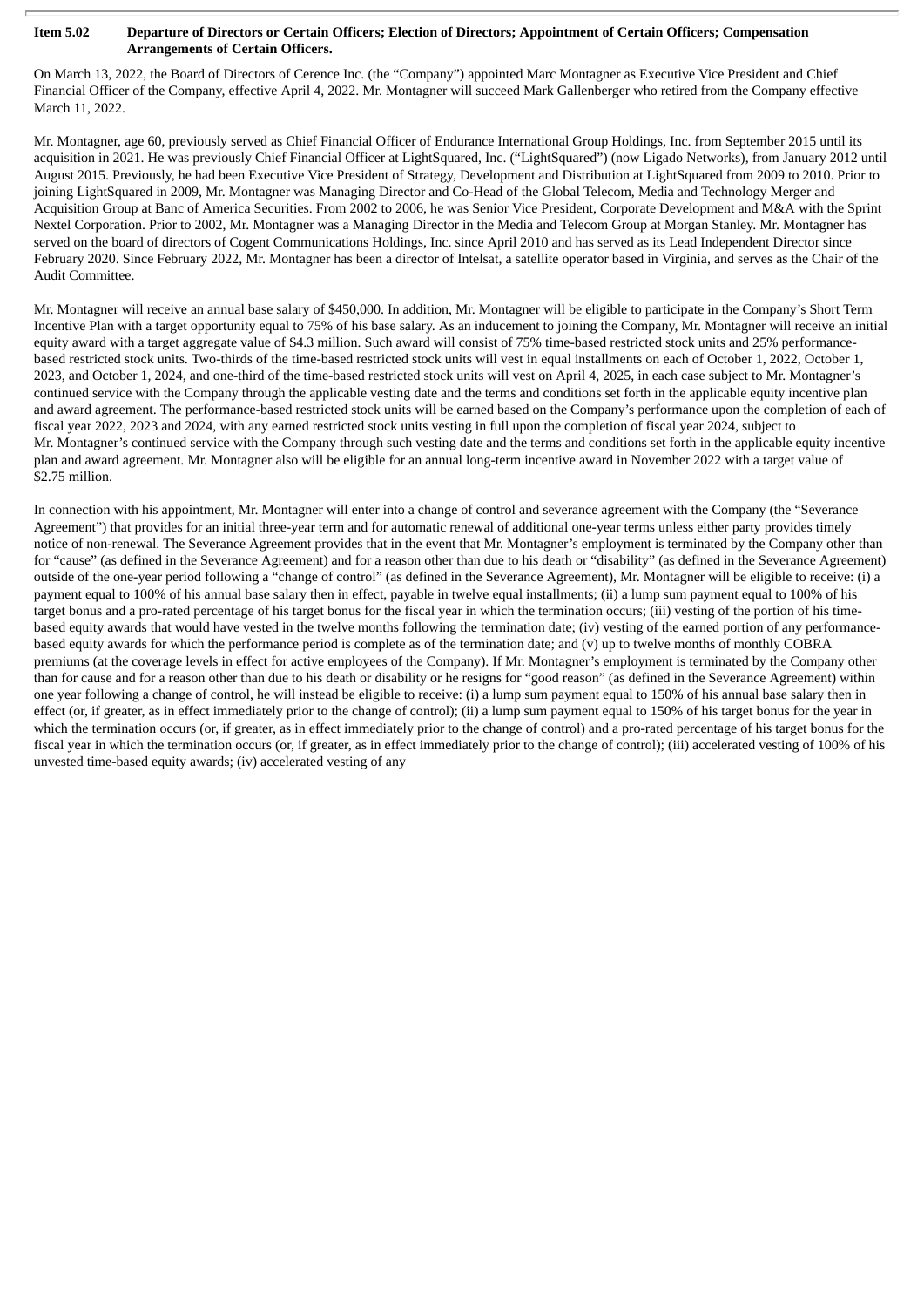performance-based equity awards based on actual performance through the termination date, if measurable, and based upon target performance if performance is not measurable as of the termination date; and (v) up to 18 months of monthly COBRA premiums (at the coverage levels in effect for active employees of the Company). In the event that Mr. Montagner's employment is terminated due to death or disability, he will be eligible to receive accelerated vesting of 100% of his unvested time-based equity awards, except for his new hire award with time-based vesting as to which vesting will accelerate only with respect to the portion of such award that is scheduled to vest within 12 months following the termination date. To receive the foregoing severance payments and benefits, except in the case of a termination due to death, Mr. Montagner is required to enter into a separation and release agreement in favor of the Company.

Effective April 4, 2022, Mr. Montagner will serve as the "principal financial officer" and "principal accounting officer" of the Company for purposes of filings with the U.S. Securities and Exchange Commission (the "SEC"). Stefan Ortmanns, the Company's President and Chief Executive Officer, has been designated as principal financial officer and principal accounting officer of the Company through April 4, 2022. Information regarding Dr. Ortmanns is set forth in the Company's proxy statement for its 2022 annual meeting of shareholders filed with the SEC on December 30, 2021.

There are no other arrangements or understandings between Mr. Montagner and any other person pursuant to which Mr. Montagner was appointed as Executive Vice President and Chief Financial Officer of the Company. Mr. Montagner is not a party to any transaction that would require disclosure under Item 404(a) of Regulation S-K.